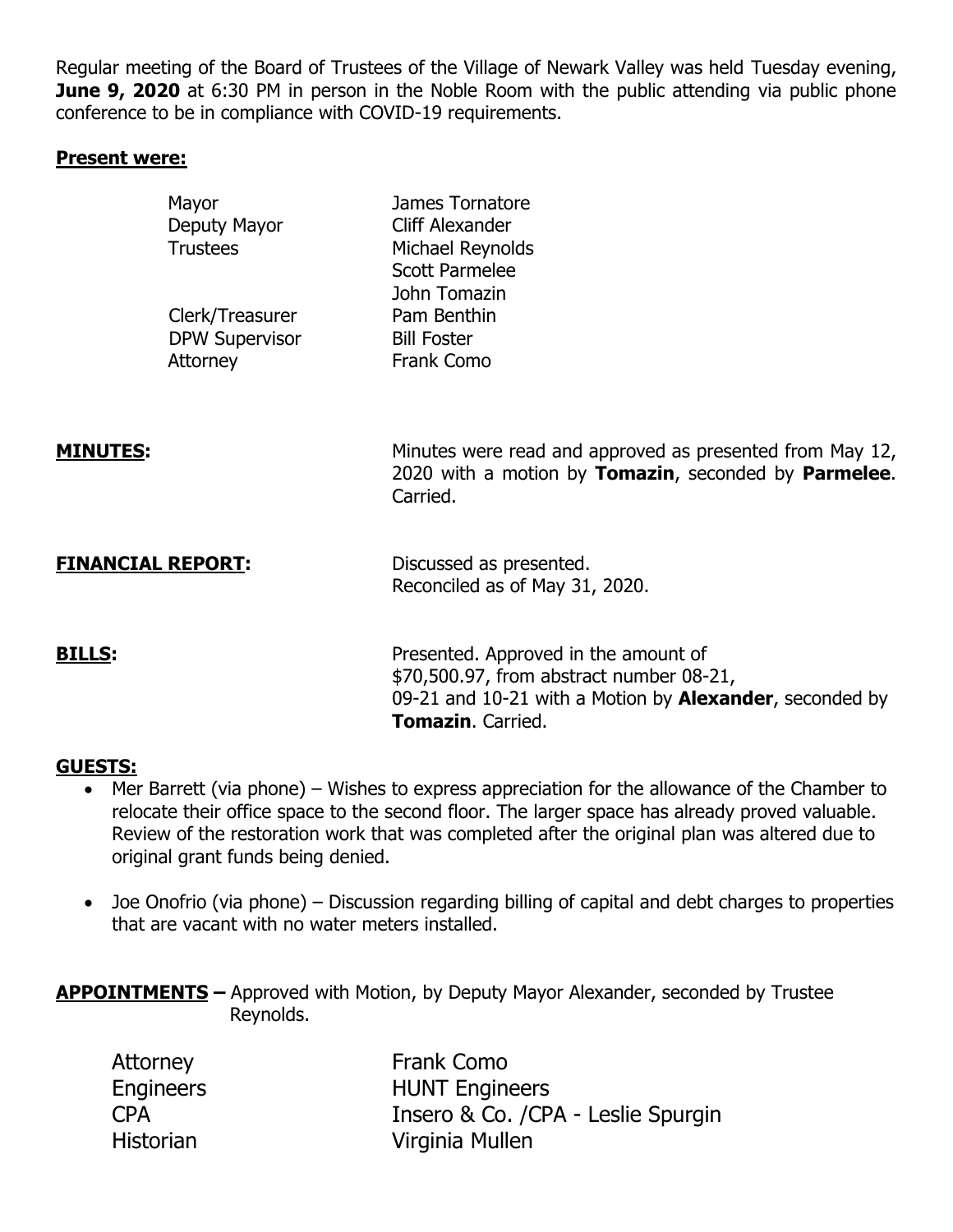# **ORGANIZATION:**

| RESOLUTION #05-21 | Approval of Salaries of Elected Positions and Code<br>Enforcement Officer (Copy attached) $-$ adopted with a<br>motion by Alexander, seconded by Tomazin. Roll call vote.<br>Alexander, Reynolds, Parmelee, Tomazin, Tornatore. - Yes.<br>0 - No. Carried.                                         |
|-------------------|----------------------------------------------------------------------------------------------------------------------------------------------------------------------------------------------------------------------------------------------------------------------------------------------------|
| RESOLUTION #06-21 | Approval of Budgeted Payroll for Appointed Positions and<br>Employees (Copy attached) – adopted with a motion by<br>Tomazin, seconded by Parmelee. Roll call vote. Alexander,<br>Reynolds, Parmelee, Tomazin, Tornatore. - Yes. 0 - No.<br>Carried.                                                |
| RESOLUTION #07-21 | Approval of Officer and Employee Mileage Allowance<br>Reimbursement (Copy attached) $-$ adopted with a motion by<br>Tomazin, seconded by Reynolds. Roll call vote. Alexander,<br>Reynolds, Parmelee, Tomazin, Tornatore. - Yes. 0 - No.<br>Carried.                                                |
| RESOLUTION #08-21 | Approval of Village Board Meetings policy (Copy attached) –<br>adopted with a motion by Reynolds, seconded by Parmelee.<br>Roll call vote. Alexander, Reynolds, Parmelee, Tornatore. -<br>Yes. Tomazin -No. Carried.                                                                               |
| RESOLUTION #09-21 | Authorization by the Village Board of Payment in Advance of<br>Audit of Claims (Copy attached) $-$ adopted with a motion by<br>Alexander, seconded by Reynolds. Roll call vote. Alexander,<br>Reynolds, Parmelee, Tomazin, Tornatore. - Yes. 0 - No.<br>Carried.                                   |
| RESOLUTION #10-21 | Designation of National Bank & Trust Co. of Norwich (NBT<br>Bank) as the Depository for the Village of Newark Valley<br>(Copy attached) – adopted with a motion by Parmelee,<br>seconded by Tomazin. Roll call vote. Alexander, Reynolds,<br>Parmelee, Tomazin, Tornatore. - Yes. 0 - No. Carried. |
| RESOLUTION #11-21 | Authorization for Officers & Employees to Attend Training,<br>Schools and Conferences for fiscal 2020-2021 (Copy<br>attached) – adopted with a motion by Reynolds, seconded<br>by Parmelee. Roll call vote. Alexander, Reynolds, Parmelee,<br>Tomazin, Tornatore. - Yes. 0 - No. Carried.          |
| RESOLUTION #12-21 | Designation of Official Newspapers and Radio Stations (Copy)<br>attached) – adopted with a motion by Tomazin, seconded by<br>Alexander. Roll call vote. Alexander, Reynolds, Parmelee,<br>Tomazin, Tornatore. - Yes. 0 - No. Carried.                                                              |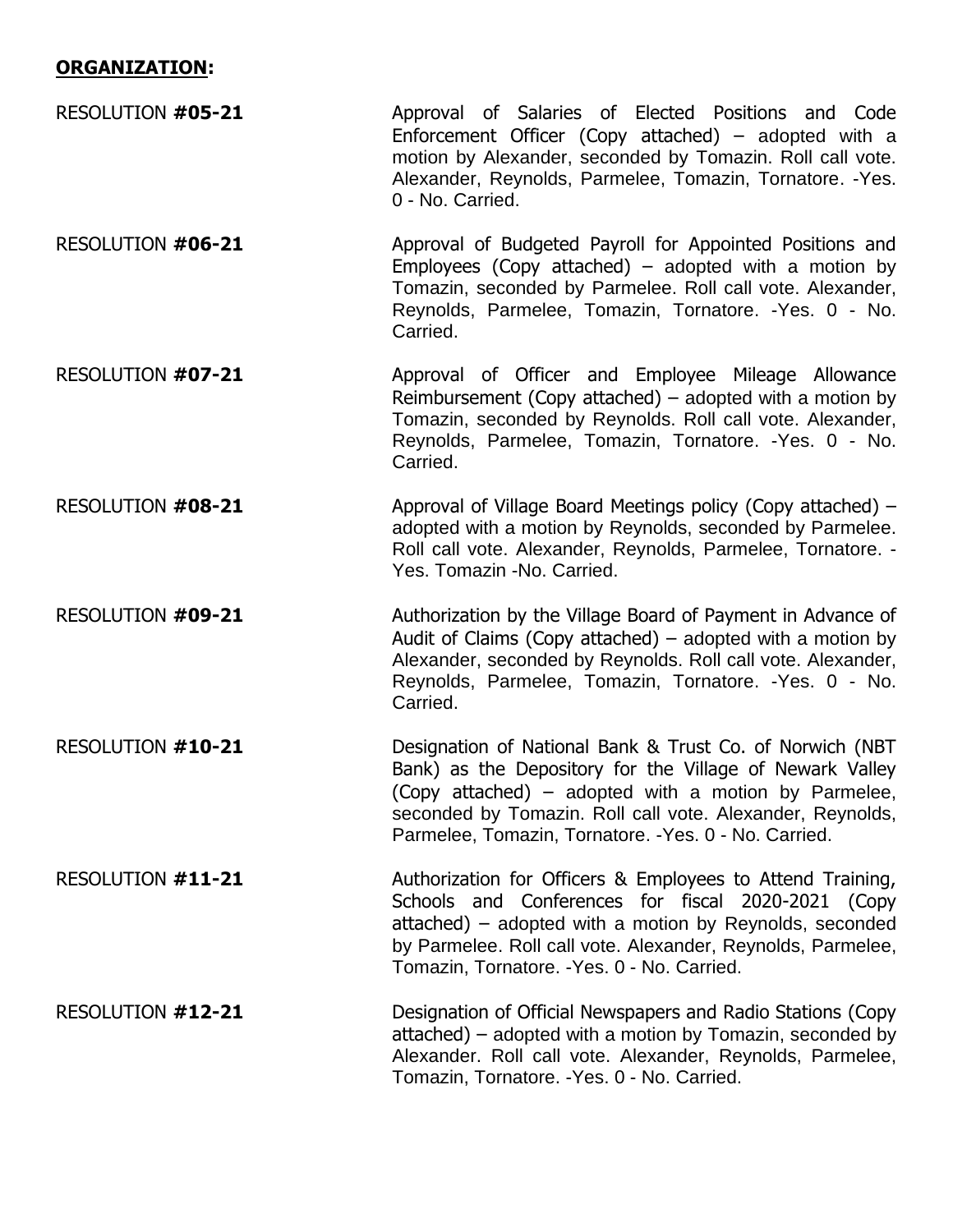## **WORK IN PROGRESS:**

- Well Repairs Discussion of Well #3 status of motor and pump. Review of current quotes for either repair of current pump or replacement with a new submersible pump; new pump would run cooler, last longer and require less maintenance. Upon further discussion, it was decided to replace the pump with a new submersible.
- DPW Equipment Lengthy discussion regarding current equipment/truck statuses and purchase/finance of new truck and backhoe. USDA funding assistance deadline passed. Clerk to determine current funding options and report next meeting.
- Smart Watt Discussion of agreeing with and signing of yearly SmartWatt Maintenance contract at the cost of \$4,000.00 per year or paying as maintenance is needed with an independent electrician, i.e. Matco or Triple E Power and utilizing the 10 year manufacture warranty.
- Municipal Building Windows awaiting return of contract from the State. Delay due to COVID.
- Master Plan Discussion of county suggestion to have professional firm complete the Master Plan, at a cost of \$9K-\$12K. Discussion as to whether current version is adequate to use when submitting for future projects funding opportunities. Suggested that Village requests County to assist with seeking a funding source to cover the expense of professional firm.
- Franchise Spectrum 2020 awaiting response from State Public Service Commission. Delay due to COVID.
- Trout Ponds Eagle Scout Fitness Project no update. Possible extensions of deadline due to COVID. Deputy Mayor Alexander to reach out.
- $\bullet$  9 Brook St. no update.
- Electric Repair of Christmas Light Outlets Quote received from Triple E, awaiting quote from MATCO.

### **NEW BUSINESS:**

RESOLUTION **#13-21** Authorization of Village Clerk to Transfer Funds and Increase the Budget Line of monies received from Insurance for damage to Playground equipment. (Copy attached)  $$ adopted with a motion by Tomazin, seconded by Parmelee. Roll call vote. Alexander, Reynolds, Parmelee, Tomazin, Tornatore. -Yes. 0 - No. Carried.

RESOLUTION **#14-21** Authorization for PW Supervisor to sign Agreement with Layne Christensen for the replacement of the pump at Well #3 (Copy attached) – adopted with a motion by Tomazin, seconded by Alexander. Roll call vote. Alexander, Reynolds, Parmelee, Tomazin, Tornatore. -Yes. 0 - No. Carried.